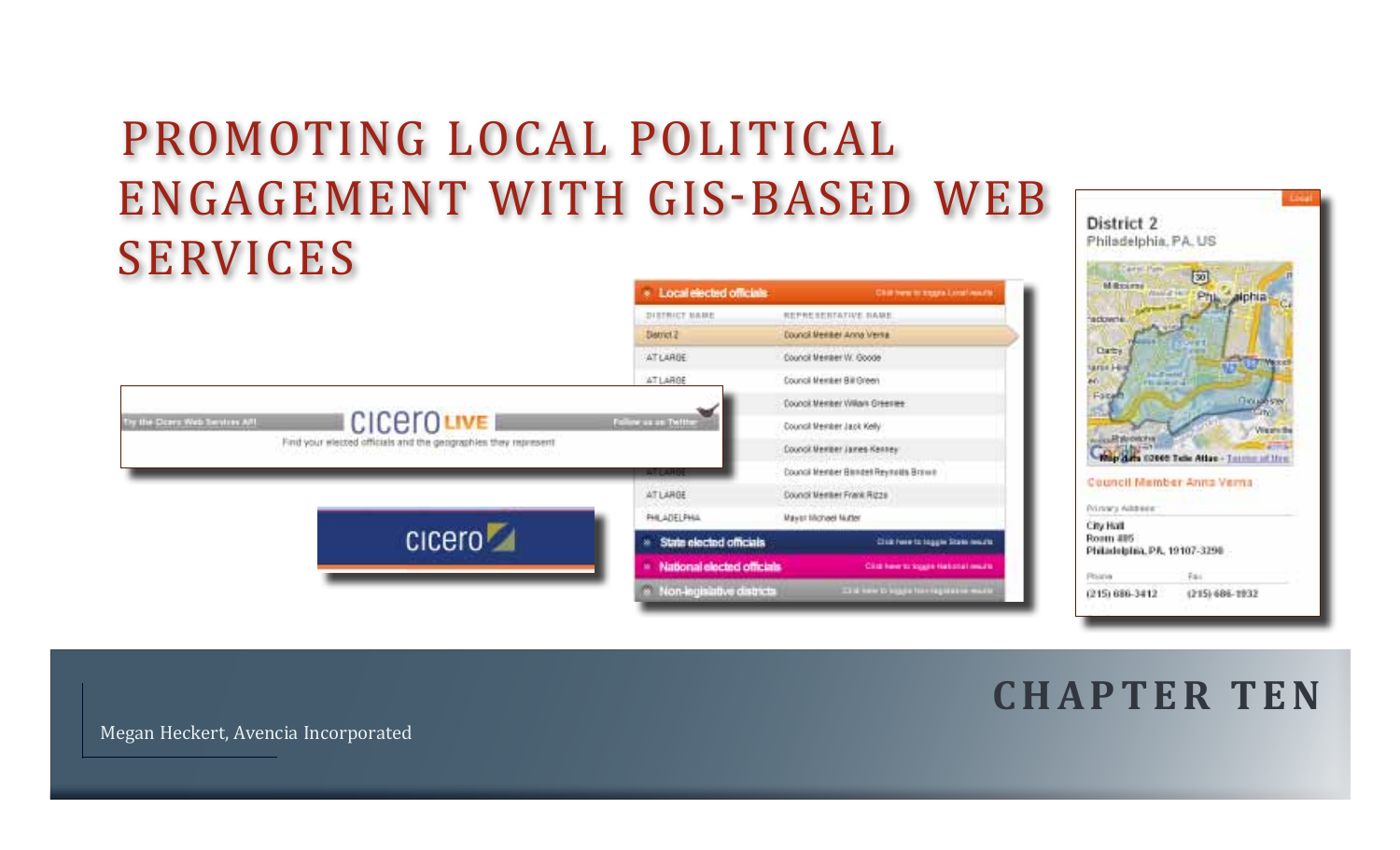Geography is at the heart of democratic representation. Though political systems vary from place to place, representation is always determined geographically. People who live in a particular ward, district, or state vote for representatives of that area. Geographic boundaries shape both the ballot choices of individual citizens and where they go to cast their votes. This geography is stable but not static; it is constantly changing as districts at all levels are redrawn in response to population fluctuations and shifting political power. These constant changes in the political landscape create significant data management challenges for organizations seeking to understand the relationship between members and political districts.

One such organization is the Greater Philadelphia Cultural Alliance (GPCA). GPCA is a membership-based service organization serving arts and cultural institutions throughout the Philadelphia region. Its services include advocacy, marketing, grant preparation, and direct assistance to member organizations. GPCA works proactively to provide advocacy, research, convening, and planning services that make the case for public funding of arts and culture, respond to threats to cultural programs, encourage arts-based revitalization projects, and chart future directions for the non-profit culture industry. It regularly engages in email-based advocacy, informing its members of legislative concerns and encouraging them to contact their representatives. Though GPCA's work focuses on the Philadelphia region, it occasionally engages in state and federal level advocacy. Recent efforts have included campaigns to encourage the Pennsylvania Senate to prevent a decrease in funding for the Pennsylvania Council on the Arts and to discourage the National Park Service from installing a 7-foot iron security fence in Independence National Historical Park.

To support its advocacy efforts, GPCA published an annual resource directory. In addition to information on GPCA members, the directory also contained advocacy information, a media guide, and other reference material. While GPCA was looking for ways to make the directory smaller, it became clear that members were looking for a more dynamic source of legislative information. An initial attempt to improve access to legislative information called for putting it online, but this was soon found to have the same problems as the book format. Changes in legislative representation had to be updated manually, and members still contacted GPCA for support in making contact with appropriate representatives.

GPCA developed a wish list of desired features and went looking for an off-the-shelf software solution to meet their needs. They soon found a number of products designed to facilitate advocacy on the state and federal levels, but none for the local level. This led GPCA to consider creating their own local solution for use in conjunction with one of the off-theshelf products. Ultimately, this process led them to Avencia Incorporated, a Philadelphia-based geographic software development company.

GPCA and Avencia discussed various options for creating an interactive system that would connect users to local representatives, ultimately agreeing on an application that would use geographic data to pinpoint an address, locate it within a local district, and thereby link it to a legislator. Such a system could also store background information on the legislator. As a web service, this system would also

have the ability to be integrated into a larger advocacy program that would manage and track activity. And thus, Cicero was born.

## Cicero: Web Services for Political **ADVOCACY**

Cicero is a web service API (Application Programming Interface) hosted by Avencia. It uses mapping technologies to interpret addresses and determine the corresponding governmental unit such as congressional

Perform a search above to find your elected officials





 $-$  CHAPTER  $10-$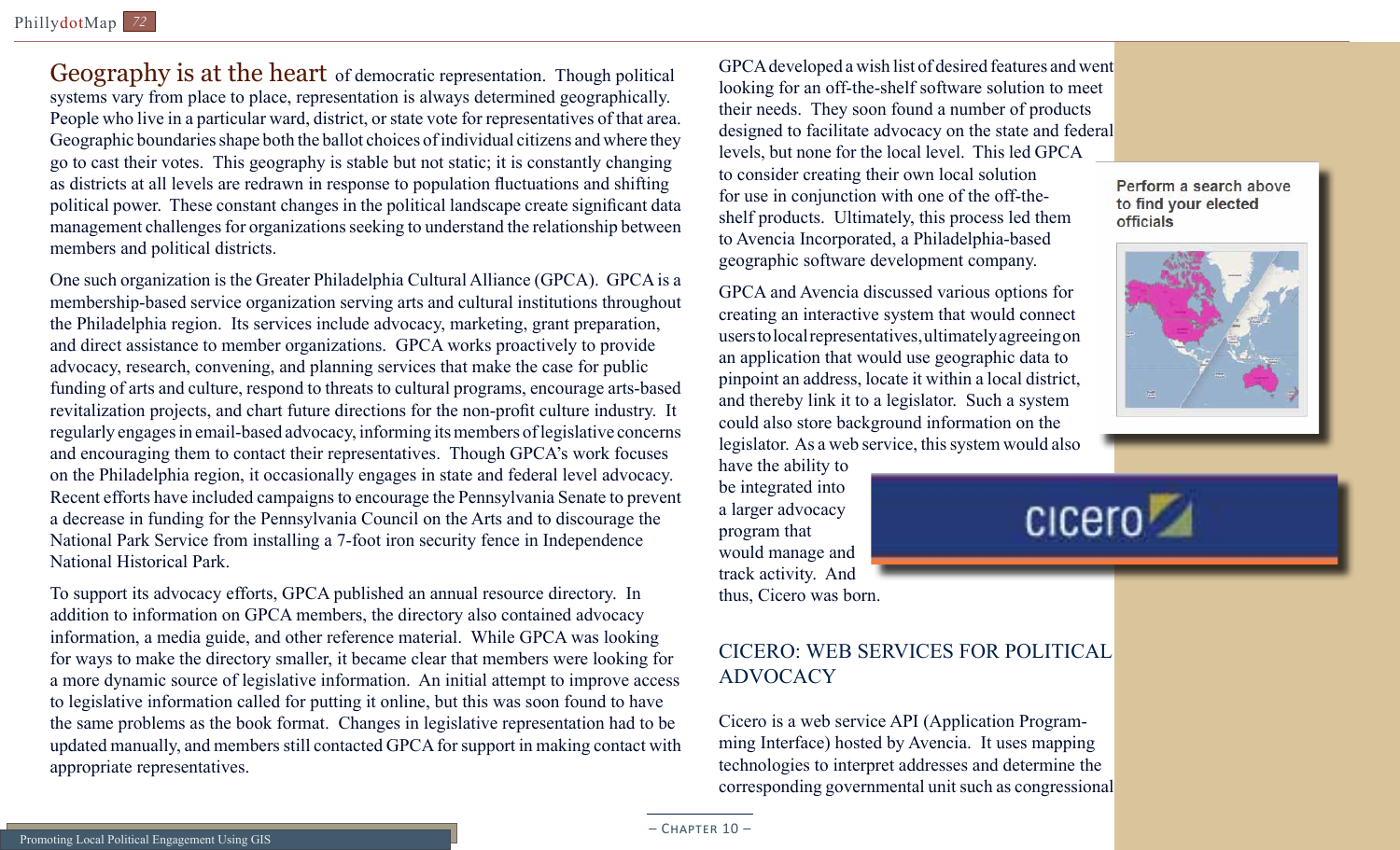standing one's own political geography. As a web service, Cicero is something akin to a utility, like electricity or gas. The web service is built and ready for an organization to simply plug it into their existing website or database. The existing website communicates with Cicero through use of Simple Object Access Protocol (SOAP), a standard protocol that allows a web service to be integrated into any other web-based application. Since the service is hosted and maintained by Avencia, there are no data updates or other maintenance required on the part of the end user. In addition, there is no need for an organization's software or web developer to learn sophisticated mapping technologies.

Interestingly, Cicero actually relies on other web services as well. While Avencia has gathered city council information for more than 90 major metropolitan areas in the United States and Canada as well as state and national-level data for the United States, Canada, New Zealand and Australia, the process of assigning coordinates to a street address – geocoding – typically uses street data that must be current in order to locate addresses in newly developed areas. Rather than maintain this data itself, the Cicero system calls another set of services provided by Environmental Systems Research Institute (ESRI). These services, called ArcWeb Services, provide a range of capabilities including map generation, spatial queries, demographics, and gazetteer services. For Cicero, however, only geocoding is required.

Cicero reaches out across the Internet and sends a snippet of XML that includes the address, city, state, and zip code. In 200-400 milliseconds, the ArcWeb Service returns a scored list of location candidates. Cicero selects the top scoring coordinate pair and then does its own work. It uses the coordinates to select the council, state, or federal polygon that contains the location, reads the council district information from the polygon, assembles its own snippet of XML, translates it into SOAP, and returns it to the application that called it. This Cicero workflow is depicted in Figure 1.

So why is this important? After all, in GIS terms, these capabilities are relatively basic. The significance of the web services approach is that GPCA did not need to purchase, develop, or maintain those capabilities. Conventionally, a Cicero-like set of capabilities would require an Internet map server and street data, plus all of the hardware and software to support them, as well as a software developer experienced in GIS technology.

| 1234 Market St<br>US Y              | Philadelphia                           | 19107<br>РA<br><b>SEARCH</b>                                                     |
|-------------------------------------|----------------------------------------|----------------------------------------------------------------------------------|
| <b>COUNTRY</b><br><b>ADDRESS</b>    | <b>CITY</b>                            | <b>STATE</b><br>POSTAL CODE                                                      |
| <b>Executed officials</b>           | Click here to togglie Local results    |                                                                                  |
| DISTRICT NAME                       | REPRESENTATIVE NAME                    | District 1                                                                       |
| District 1                          | Council Member Frank DiCideo           | Philadelphia, PA, US                                                             |
| AT LARGE                            | Council Member W. Goode                | <b>WELL BERGEN BUILDING</b><br>(232)<br>Hunting                                  |
| AT LARGE                            | Council Member Bill Green.             | <b>Wissingming</b><br>Park<br>North <sup>®</sup>                                 |
| AT LARGE                            | Council Member William Greenlee        | Philadephia <sup>co</sup><br>Pat<br><b>Bridesburg</b>                            |
| AT LARGE                            | Council Member Jack Kelly              | $\sqrt{13}$<br>Hartrant<br>Port<br>Richmond<br>Sharswood<br><b>ist</b><br>Delain |
| AT LARGE                            | Council Member James Kenney            | side<br>Pennsauker                                                               |
| AT LARGE                            | Council Member Blondell Reynolds Brown | Merchanty<br>Philadelphia                                                        |
| AT LARGE                            | Council Member Frank Rizzo             | Camden<br>30<br>erry<br>GOTOR<br>676                                             |
| PHILADELPHIA                        | Mayor Michael Nutter                   | 65<br>nand<br>vriacondo<br>Woodlynne Collingsw                                   |
| <b>State elected officials</b>      | Click here to toggle State results.    | Map data 02009 Tele Atlas, Terms of Use<br><b>Council Member Frank DiCicco</b>   |
| DISTRICT NAME                       | REPRESENTATIVE NAME                    |                                                                                  |
| District 175                        | Representative Michael O'Brien         | Primary Address<br><b>City Hall</b>                                              |
| District 1                          | Senator Lawrence Farnese               | Room 332<br>Philadelphia, P.A. 19107-3290                                        |
| PA                                  | Governor Edward Rendel                 | Phone<br>Paxi                                                                    |
| <b>8</b> National elected officials | Chick here to to ggle National results | (215) 686.3458<br>(215) 686.1931                                                 |
| DISTRICT NAME                       | REPRESENTATIVE NAME                    | Email                                                                            |
| District 1                          | Representative Robert Brady            | dicicco-1st-district@phila.gov                                                   |
| <b>PA</b>                           | Senator Robert Casey                   | Web Site:                                                                        |
| PA                                  | Senator Arlen Specter                  | http://www.phila.gov/citycouncil/dic                                             |

FIGURE 1 Cicero interprets addresses and determines the appropriate district at all levels of government, returning maps of districts and information about elected officials. The system also includes data about non-legislative district: police, schools, and watersheds.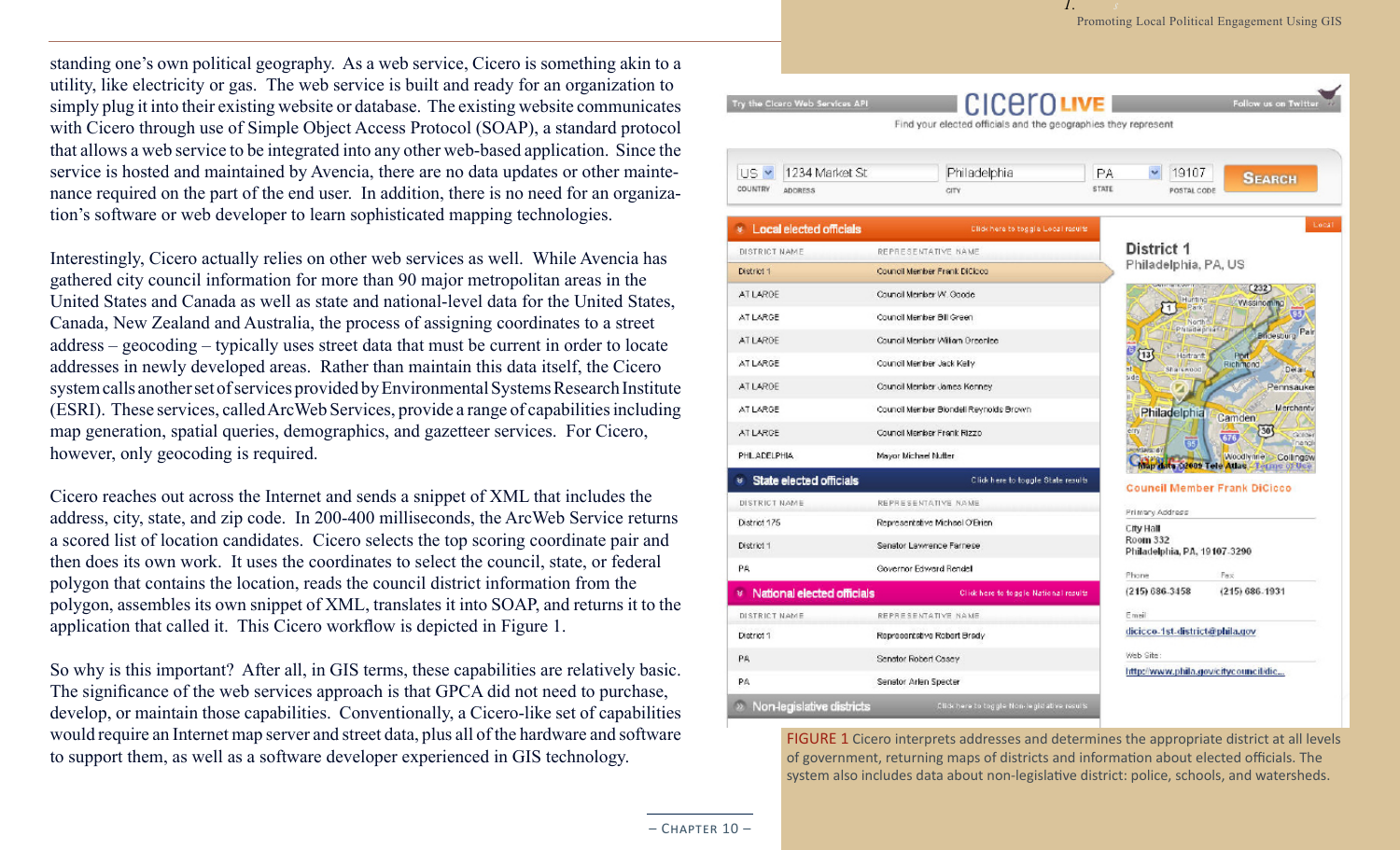### MOVING BEYOND ADVOCACY

Though Cicero was originally conceived as an advocacy-oriented service, its uses have proven to be much more varied than anticipated.

#### Using Cicero for Data Maintenance

Because of the flexibility of web services, there are many possible scenarios for using Cicero. It is currently being used in support of arts and culture organizations by both GPCA and the Pennsylvania Cultural Data Project (PACDP). GPCA's use of Cicero is primarily advocacy oriented, while PACDP uses it primarily for data collection.

PACDP uses Cicero not for direct advocacy but for ease and accuracy of information gathering. PACDP is a statewide data collection effort that was launched in September of 2004. It was created as a repository for data on arts and cultural organizations throughout the state. Individual arts organizations are able to upload information and then use it for a variety of purposes including better understanding their own organizations over time and in comparison to others, streamlining grant proposal writing, and promoting arts and culture in their regions. PACDP also represents a wealth of information for researchers seeking to analyze and interpret the cultural sector.

One of the greatest challenges for PACDP has been ensuring the accuracy and consistency of its data. All data uploaded to PACDP is reviewed for omissions and gross errors, but PACDP relies on the contributing organizations to make appropriate changes and updates. It stores but does not actively manage the data. Legislative data was one area with consistent errors, as organizations misidentified their local, state, and federal districts and used inconsistent spellings of county names. PACDP decided that the problem was significant enough to automate the process of entering legislative information. They were interested in a single solution that would help to eliminate the errors they were finding. PACDP worked with software development services firm, August Development to create this solution, which ultimately incorporated Cicero web services to populate local district fields for organizations in Philadelphia and Pittsburgh, and more recently for cities participating in PACDP's sister program, the California Cultural Data Project. The use of Cicero by PACDP began in December of 2005 and has successfully addressed concerns over data error in legislative fields. Neville Vakharia, Project Manager for

PACDP, described Cicero as "an elegant solution to improve the consistency of [PACDP's] data." Upto-date and accurate information is vital for member organizations as they advocate to local councils.

#### Accessing Election Results

Other uses have been even more straightforward. The demand for legislative district identification takes on additional meaning during an election. Media outlets have used Cicero to inform users of their districts, and thus the races in which they will vote, leading up to an election,

#### **Cicero Availability**

Local

provide relevant election results after the votes have been tallied.

as well as to

The Importance of Web Services In each of these instances, the fact that Cicero is a web service is just as important as the data it provides. Web services

# Don't see the data you need? Contact us.

National

Available City Dat



are an approach to using the Web for data-

processing applications as opposed to interpersonal communication. These services rely on the same infrastructure as the rest of the Web, and they exchange messages using eXtensible Markup Language (XML)

FIGURE 2 Cicero has data for more than 85 U.S. cities.